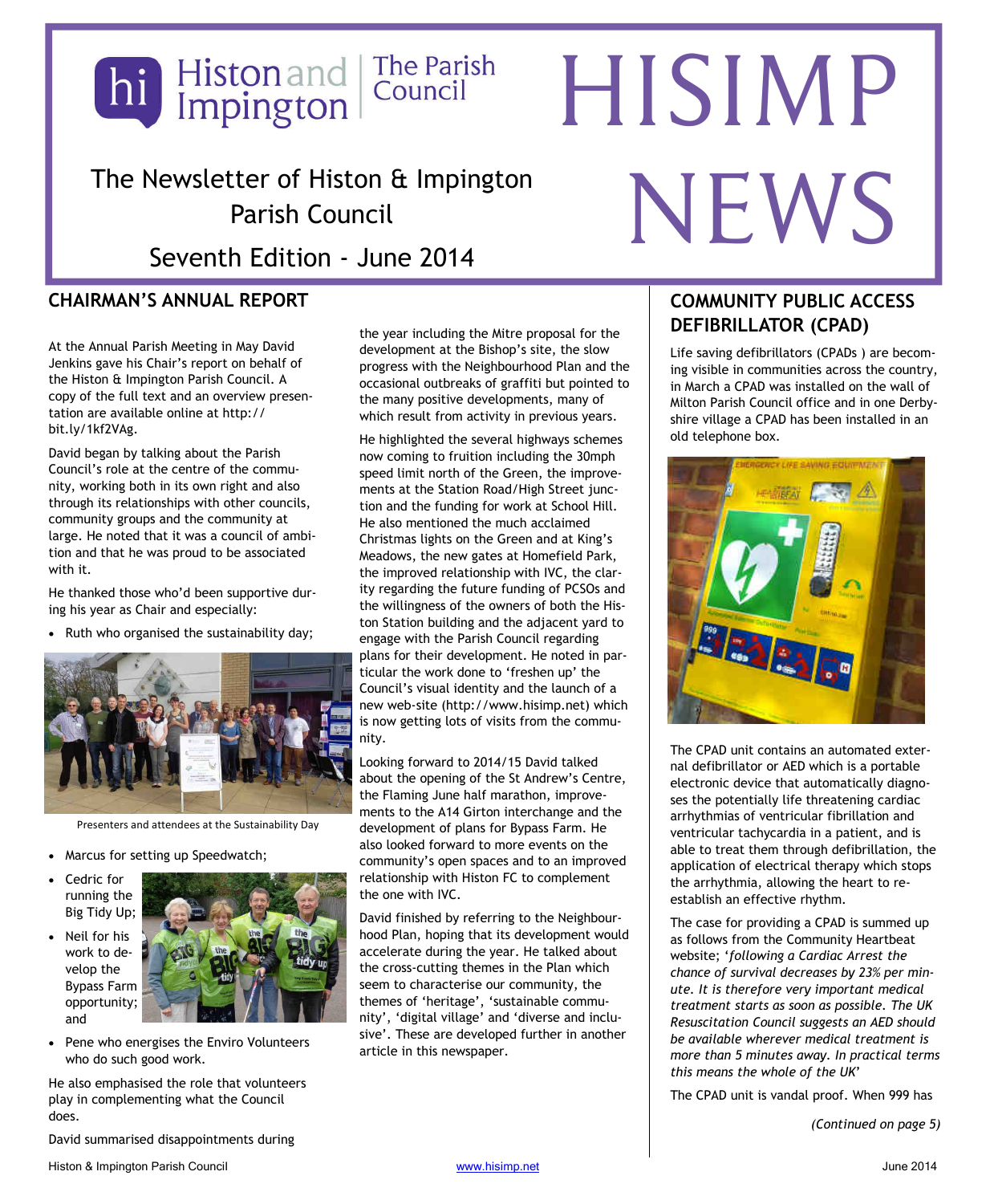#### **Parish Office Contacts**

| Open at the Recreation Ground Centre |                                      |  |
|--------------------------------------|--------------------------------------|--|
| Monday to Thursday                   | $9.30$ a.m. $-12.30$ p.m.            |  |
| Tuesday                              | $2.00$ p.m. $- 4.00$ p.m.            |  |
| Other times by appointment           |                                      |  |
| Parish Clerk:                        | Angela Young<br>clerk@hisimp.net     |  |
| Admin/Planning:                      | Chelsea Presland<br>admin@hisimp.net |  |
| Telephone: 235906                    |                                      |  |
| <b>Recreation Manager:</b>           | Lynda Marsh<br>rec.clerk@hisimp.net  |  |
| Telephone: 232423                    |                                      |  |

| <b>Parish Councillors</b>         |              |
|-----------------------------------|--------------|
| Chairman                          |              |
| David Jenkins - Pease Way         | 07739 758859 |
| david.jenkins@hisimp.net          |              |
| Vice Chairman                     |              |
| Denis Payne - Impington Lane      | 233577       |
| denis.payne@hisimp.net            |              |
| Hooda Abdullah - South Road       | 235989       |
| Kevin Andrews, Nuns Orchard       | c/o 235906   |
| Marian Cleaver - High Street      | 232897       |
| Marcus Dann - Cottenham Road      | 234060       |
| Neil Davies - Dwyer Joyce Close   | 232514       |
| John Dunn - Croft Close           | 232698       |
| Cedric Foster - Clay Street       | 234156       |
| Brian Ing - Woodcock Close        | 234291       |
| David Legge - Villa Road          | 233565       |
| Derek Marston - Dwyer Joyce Close | 236131       |
| Ruth Moulder - Winders Lane       | 573445       |
| Pene Nudds - Clay Close Lane      | 237155       |
| Edd Stonham - Normanton Way       | 564534       |
| Josephine Teague - Milton Rd      | 235127       |
| Nick Wood - Mill Road             | c/o 235906   |
| <b>County Councillors:</b>        |              |
| David Jenkins - Pease Way         | 236232       |
| Mike Mason - Cottenham            | 01954 250391 |
| <b>District Councillors:</b>      |              |
| Jonathan Chatfield - Parr Close   | 520132       |
| Edd Stonham - Normanton Way       | 564534       |
| Neil Davies - Dwyer Joyce Close   | 232514       |
|                                   |              |
| Councillor email addresses are    |              |

name.surname@hisimp.net, or can be found at www.hisimp.net

Published by Histon & Impington Parish Council The Parish Office, Histon & Impington Recreation Ground, New Road, Impington, Cambridge CB24 9LU

> Edited by: Denis Payne

### **THE BIG VILLAGE TIDY UP**

The quarterly Big Tidy Up will be held on Saturday 7th June, when we will be joined by The South Impington team, The Enviro Volunteers and WI ladies, to cover as much of the Village as possible including open spaces. Afterwards complimentary refreshments will be available at the Methodist Church, for all volunteers who fancy a drink and a chat.

We now have over 50 volunteers in the Group, although not all can attend every time, but would welcome new volunteers, to enable more of our Community to be covered to make an even bigger difference. If you can spare no more than 90 minutes on the 7th June, please contact Cedric Foster on 234156

or mail him at fosterfamily4@btinternet.com to record your interest.

All equipment is provided (Grabbers, bags and gloves) and any full bags may be left at strategic locations for collection later by transport.

Whilst on the subject, the Enviro Volunteers and WI Ladies are looking for more volunteers too for their monthly litter picks, which normally fall on the first Saturday of each month. If you would like more information, again please contact Cedric Foster who will forward your details to those organisers.

Cedric Foster

### **ALL CHANGE AT THE COUNTY COUNCIL**

It was all change at the County Council this month as the new constitution came into play and we moved away from the executive cabinet/strong leader model to a committee system. So what does that mean?

For the last decade or so and until the county council elections of 2013 the Tories have had a majority of seats in the Council and could therefore choose how it should be run. They chose the executive cabinet/strong leader model whereby the leader of the biggest party becomes the leader of the Council. He or she then appoints an executive cabinet which makes all the decisions. There were 9 members of the last cabinet (including the leader) which left the other 60 councillors with little to do.

There were other committees including scrutiny but these gave their members little influence in the running of the Council. Furthermore because the minority parties had no role in running the Council their natural response was to act as an opposition. This resulted in continual challenge of the Cabinet which was good but an almost total confrontational environment which was not.

With a committee system the Council is run by five service committees and a general purposes committee. There are 17 councillors on each committee and membership is proportional to the make-up of the council. That means 8 Tories, 3 Lib Dems and 3 UKIP, 2 Labour and 1 Independent. All decisions will now be made by committees and every councillor is on at least one committee which means that every councillor is now actively involved in the running of the Council.

The arrangement means that no single party can drive through what it wants. Even the Tories need the support of at least one councillor from another party to win a vote in committee. You might think that the UKIP and the Tories would make natural bedfellows with both being right wing parties but



there is no love lost between them in Cambridgeshire. Strangely it's often the Labour Group which gives the Tories the extra votes which it needs.

This means that the groups have to talk together, to form alliances and to make compromises. Without this decisions will not be taken and the Council will stagnate. The challenge is for the pragmatists to step forward and for the debate not to be dominated by political purists.

Anyone who expected this change to result in an end to political tribalism at the Council will however be disappointed. We have already seen elections for chairs of minor committees going along party lines without regard for who might be best for the job. It remains to be seen whether or not this will carry over into the day to day business of the service committees.

So where does this leave me? I'm on two service committees: Economy & Environment (my comfort zone) and Health. I shall be using the latter to push for improvements in the 'patients' experience' at Addenbrookes. Mike Mason, my fellow Cottenham, Histon and Impington County Councillor is on the Highways & Community Infrastructure Committee. I'm also on the Northstowe Joint Development Control Committee and the Planning Committee. Most committees only meet every other month but nonetheless there's still plenty there for me to get my teeth into.

> *County Councillor David Jenkins*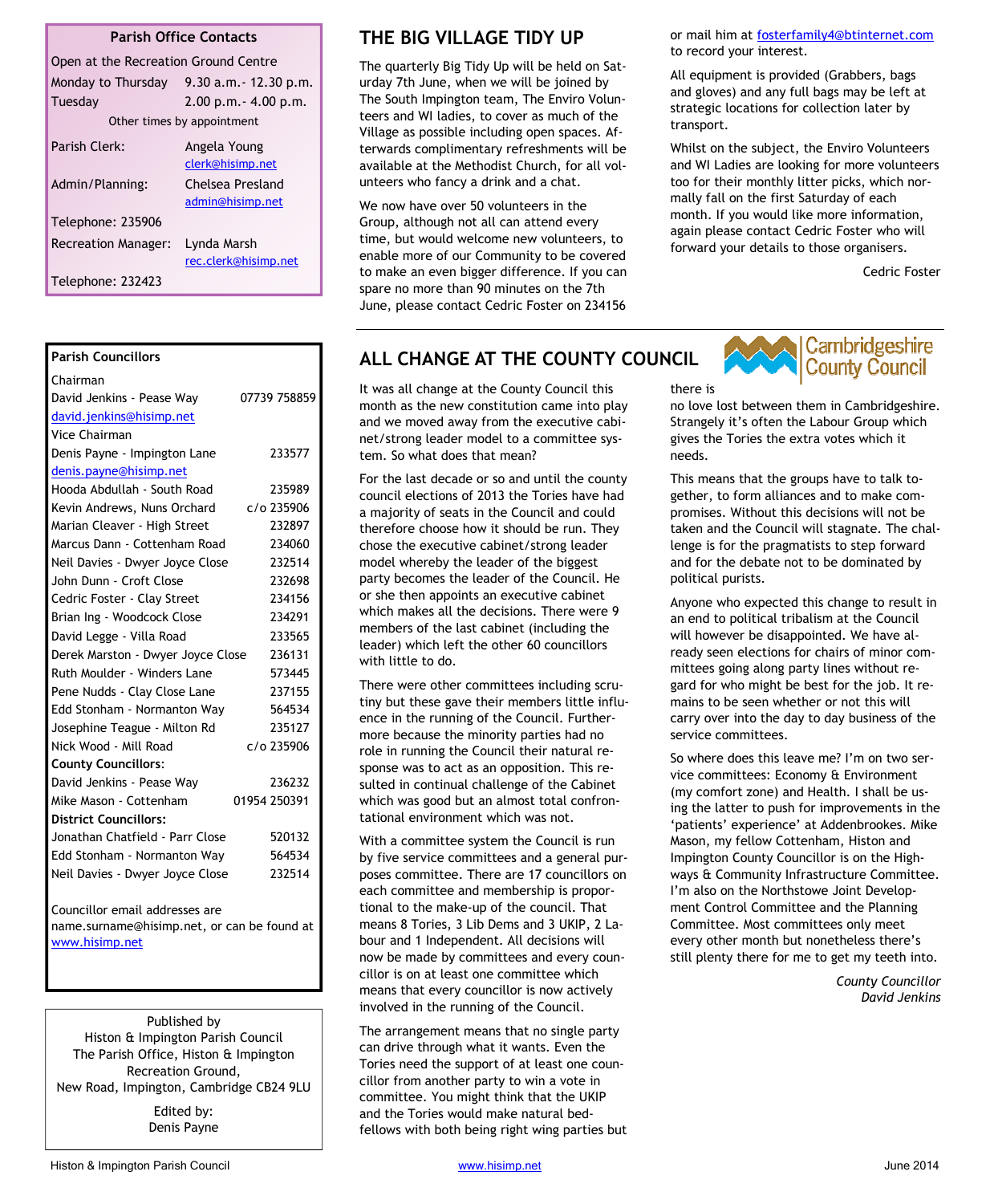### **BABY SITTING COURSE**

Interested in babysitting or a career in childcare?

Funded by Histon & Impington Youth Committee, working alongside Youth Worker Andrea



Cramp, a tailor-made course to gain a basic level of knowledge and understanding in how to look after other people's children. The course offers practical and hands on experience, and includes a certified first aid course. On completion you will receive a certificate and have a portfolio of evidence of learning.

Courses are currently held 3 times a year in the Ideal Base at Impington Village College and are open to young people aged between 13-16 – you will need to sign up quickly as they are always oversubscribed.

The next course is scheduled for September. Information and application forms will be available on www.hisimp.net/wp/ committees/youth/ nearer the time or you can contact Andrea directly on 0789 990 4959 or mail andrea.cramp@cambridgeshire.gov.uk

### **YOUTH QUESTIONNAIRE**

Last year, Histon & Impington Youth Committee created a questionnaire which was distributed to young people and parents via Youthoria, Parentmail, HISIMP Chat, and our own website.

The data received from this survey helped the Com-



mittee sets its budget for Youth projects and activities for the coming year. From this survey the Committee has budgeted for an additional babysitting course (due to over subscription), IVC lunchtime drop in sessions, an additional film project, cookery classes and a variety of short courses.

The Committee will be re-running this survey in the summer term to give everyone a voice and keep the data up to date and fresh – be sure to take part, it really does make a difference.

### **FILM COMPETITION**

 Following on from the success of the last film project based on the Jubilee events in 2012, Histon & Impington Youth Committee, working with Steve Wallis,

have agreed to sponsor a short film competition. The winning entries will be shown at Impington Village College as part of the celebrations



for IVC's 75<sup>th</sup> Anniversary. The themes for the competition will be *School* and *Community*. Throughout the competition you will learn creative techniques and have access to editing equipment. Look out for posters and news updates over the summer term!

If you are interested please email Steve Wallis on stevenjwallis@googlemail.com or Hooda Abdullah on 01223 235989

### **ANDREA CRAMP**

Andrea is a Young Peoples Worker, employed by Cambridgeshire County Council and funded by Histon & Impington Youth Committee. During the summer term Andrea will be doing a college walkabout on Monday



lunchtimes at IVC so look out for her! You can talk to her about youth activities you would like to see taking place, groups/ classes you may in interested in attending or if you are just seeking general advice.

### **HEDGES**

Many of us have hedges which border onto footpaths. Not all of us realise that we are responsible for ensuring that such hedges do not encroach on the footpaths and so obstruct their use.

The Parish Council does its best to ensure that the various footpaths through the villages remain passable and safe to use and cuts back nettles, brambles and other vegetation when it's necessary. It depends on the co-operation of residents to keep their hedges under control, at the same time.

Because it's the nesting season now is not the best time to cut back hedges but shortly the Council will be writing to residents asking them to take action.

So: please, if you do have a hedge which overhangs a footpath check it out. And if it's

### **ANNUAL WALKABOUT -2014**

The first part of the Annual Village Walkabout was completed on the  $8<sup>th</sup>$  May when I met with the Cambridge County Council Minor Highways main man. We inspected areas of most concern, such as roads, paths, renewing a notoriously bad junction, looked at drainage issues and the clearance of vegetation/ overhanging hedges onto public footpaths. I was pleased with the progress made and the commitment to undertake the work to make our community a safer place.

There is data on all outstanding issues reported by the Parish Council, but this does not include issues raised by residents themselves direct with the County Council or via the FixMyStreet website. This is an excellent way of reporting such matters and the Parish Council encourages residents to continue reporting in that way, even if someone else or the Parish Council may have already reported the problem previously. However it is better to use the County Council's own website rather than Fix-MyStreet website.

www2.cambridgeshire.gov.uk/ HighwaysReports/Highways/ ReportProblem1.aspx

Or ring CCC Highways on 0345 045 5212

The second part of the Walkabout will be during the summer, by when it is hoped the issues raised previously will be rectified

If residents prefer to raise issues through the Parish Council they may do so by contacting me at cedric.foster@hisimp.net or, if not on line, leave a message at the PC Office on 01223 235906.

*Cedric Foster* 

causing an obstruction or likely to do so please cut it back.

One final related point: I referred above to nettles and brambles. They are especially a problem for children because they are at



their height. Anyone who sees any growing which they suspect might cause a problem should feel free to cut them back immediately. Let common sense prevail!

*David Jenkins*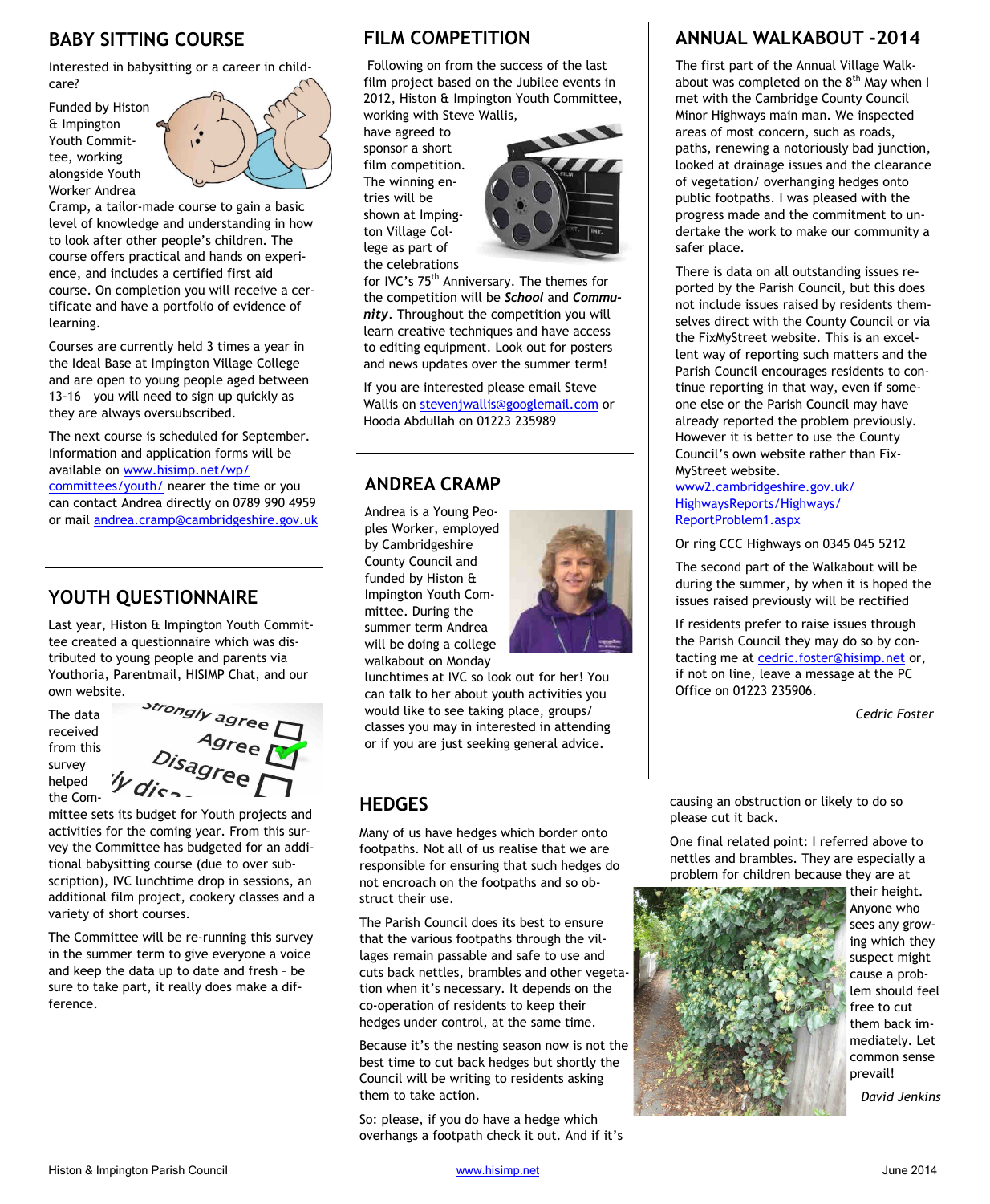### **NEIGHBOURHOOD PLAN**

There are four cross cutting themes being developed as a part of the Neighbourhood Plan. What do they mean and how might they have a role in shaping our community?

Theme number 1 is 'heritage'. We are what we are because of where we came from. We don't have quite the number of fine buildings that Cottenham has but we do have a heritage of food, both primary production and manufacturing. I'm pleased that we still have the Hain Daniel factory in our community and we're fortunate to have 6 pubs, 3 restaurants and 3 coffee shops.

Perhaps food is in our DNA and given its importance to health perhaps food and healthy eating can complement sport in characterising our community. At a recent Neighbourhood Plan meeting the idea of a Histon & Impington healthy eating/ Mediterranean diet week was suggested. Would that be a natural contribution to the vibrancy of our community?

This heritage theme is being led by Geoffrey Smallwood of the Village Society.

Theme number 2 is 'sustainable community'. It's easy to think of this in terms of cycling and recycling but it's broader. It includes the balance of employment with employees in the villages, it includes our

### **THE BUTCHER, THE BAKER AND THE CANDLESTICK MAKER …**

We don't have a candlestick maker in the High Street, although I suspect you can buy candles at several outlets including rather fancy ones at Daisy Chain, but we do have a butcher and a baker. And a greengrocer, a florist and two convenience stores. Plus a bike shop, a toy shop and a barber. And more. And it is in the process of acquiring a new coffee shop at the St Andrew's Centre.

So it seemed appropriate as a part of the Neighbourhood Plan exercise to see what people thought of the High Street and how they'd like it to develop. We ran a survey in March and April and the results, as often happens with surveys are a mix of the predictable and the surprising.

140 people completed the survey and most gave answers to every question. All of them said they used the High Street for shopping which I guess means that those who don't didn't bother. As would be expected very few use it for their major shopping but only use it for either special purchases, for incidentals or for filling in the gaps during the week.

There is no one preferred time or day for shopping and I guess the High Street is fortunate in having several different markets

ability to provide lifetime education to all of our residents and it embraces clubs and businesses being able to survive and prosper and not to simply survive short term.

Ruth Moulder is leading the sustainable community theme.

Number 3 is 'digital village'. Like it or not we are in a digital age and being close to Cambridge (but not part of it) we have more than our fair share of people either driving or using the digital economy. We need to enable this to take place (sustainably!) in both technical (wifi and broadband availability) and social (communal work spaces and supportive networks) terms.

Edd Stonham is leading the digital community theme.

Both Ruth and Edd are parish councillors

And finally theme number 4: 'diverse and inclusive'. We do not have a high score when it comes to ethnic diversity but we do have a community with old and young people, with a range of social backgrounds and occupational skills. And we also need to remember that some of them are not engaged 'digitally'. We welcome them all and we do our best to make sure that they can all enjoy healthy and active lives in Histon & Impington.

At present there is no leader for this theme.

which shop at different times of the day: parents on the school run morning and midafternoon, commuters early morning and later in the evening, retired people and home workers during the day.

People are aware of the weekly farmers'/ craft market at the Methodist Chapel but it's only used by about 20% of the respondents.

Surprisingly people did not rate parking as that important for increasing their use of the High Street with a little more than 50% saying it would have no impact. Perhaps this reflects the fact that most respondents live in the village although clearly some do not and clearly identified themselves. It seems that people would shop more if there was more: a weekly street market (Over 80% said they would shop more) or more events on the green (65%).

There were lots of useful and constructive comments. Many were simply complimentary about the High Street but there were other themes which are being analysed. These include the need to be able to cross the High Street more easily both at the green end and the church end, some sort of deli and more variety than is offered by the 5 pubs.

A fuller analysis will go on www.hisimp.net shortly.

*David Jenkins* 

The Neighbourhood Plan development is not the preserve of the Parish Council and the more broad community involvement there is the better it will be. If you feel that you'd like to be involved please make contact. It's maybe easiest to mail the clerk@hisimp.net

### **COMMUNITY FIRST RESPONDERS (CFRS)**

The East of England Ambulance Service NHS Trust is looking for volunteers to come on board as community first responders who live or work in Histon and Impington.

Community first responders (CFRs) volunteer in groups, and are activated by the Ambulance service to attend 999 emergency calls within the community they live or



work in. They receive free training to help them provide vital basic life saving skills which can make the difference in a life or death situation before the arrival of an ambulance resource. Volunteers take it in turn to be 'on call' and carry basic first aid equipment and a simple-to-use automated external defibrillator (AED). The emergency operations centre sends them to the scene of category A (immediately life threatening) 999 calls.

The present group coordinator is Angus Macaulay, one of the founder members and the Histon Feast in 2007 helped fund the initial set up costs. In 2013 the group contributed 1154 hours of cover and attended 18 incidents in the local community.

Angus comments: "Even when the situation you go into isn't life or death, you can make a big difference by being an extra pair of hands to an ambulance clinician who is at scene on their own, or providing reassurance to family or friends of the casualty who are present. And it's great experience if you are interested in a future career in the Healthcare sector. Think of it this way – whatever time you are able to give as a volunteer could save the life of a member of your local community"

For more information on the group, contact Angus Macaulay 01223 526616 (after 7pm) or the responder admin office on 01954 712400 (9am - 5pm) or email

responderadmin@eastamb.nhs.uk.

#### See also : www.eastamb.nhs.uk/getinvolved/community-first-responders.htm

The Community First Responders will also have an information stall at the Rec Festival event on Sunday 29 June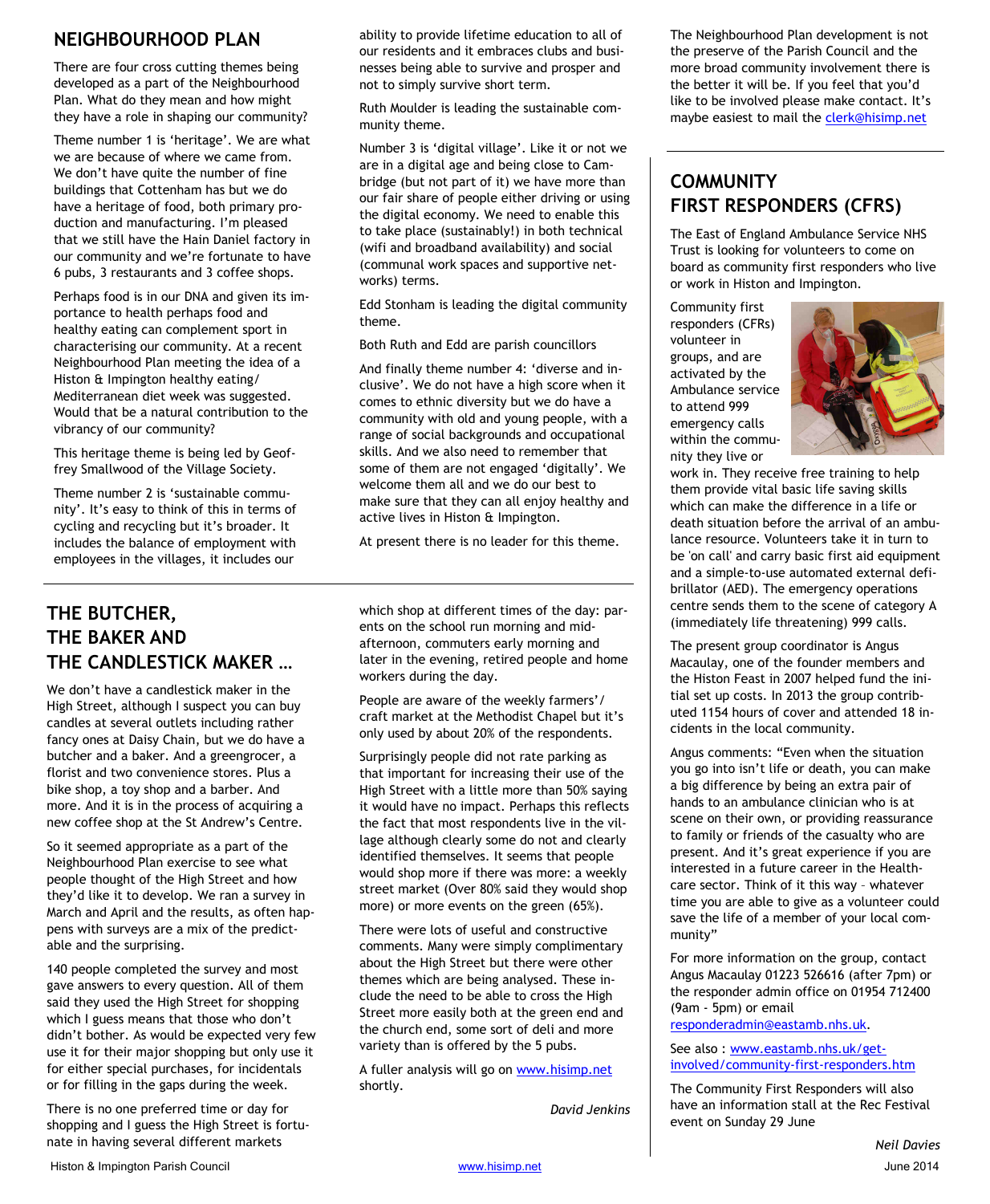### **CAMBRIDGESHIRE ENERGY SWITCH**

The Cambridgeshire Energy Switch is a scheme that builds on the strengths of Cambridgeshire County Council and its residents and brings them together in order to get

Taking part in the Cambridgeshire

## Taking part **(b)** Cambridgeshire in the Cam-**Energy Switch**

Energy Switch is free and without obligation. The more people that participate in the scheme; the more likely we are able to achieve cheaper energy prices.

The Cambridgeshire Energy Switch holds its next energy auction on the 10th of June. The supplier who offers the cheapest tariff in the auction gets to offer you a new energy contract. From the 20th of June you will receive your personal offer and will be able to see straight away how much money you could save on your annual energy bill. You decide if you want to accept the offer or not.

We are working with iChoosr to provide the energy auctions. iChoosr is an independent and completely impartial service provider. They aim to provide you with a better energy deal and also ensure that your switching experience is convenient and carefree.

iChoosr does not supply energy but might be able to help you save money in a simple and transparent way. Across the country iChoosr have successfully switched over 40,000 families who have saved nearly £6 million, making a difference to their household budgets.

In February 2014, over 400 Cambridgeshire

families switched energy suppliers through this scheme and between them made savings of over £89,000, saving each household an average of £224 a year.

#### **How can I sign up for the Cambridgeshire Energy Switch?**

- Go to www.cambridgeshire.gov.uk/ switch
- Find your annual energy statement or recent set of energy bills
- Click on the button "Sign up now"
- Fill in your energy details and confirm your registration

There are a number of advantages with the Cambridgeshire Energy Switch:

- Signing up is free and without obligation.
- You decide whether you wish to accept the offer or not.
- You can count on the assistance and support of our Customer Care team before, during and after your switch.

Please do not hesitate to contact us if you have questions about the Cambridgeshire Energy Switch. You can call us on 507164 or email energy.switch@cambridgshire.gov.uk

*Cambridgeshire County Council* 

*Editor's Note: The law has changed since the last round of bids, and now suppliers will be able to offer a further tariff specifically for schemes of this nature, so there should be even better prices available.* 

### **SPEEDWATCH**

Do you have a few hours to spare each month?

Do you want to do something good for the community?

Histon & Impington Speedwatch group is a



police approved & run group of local people carrying out speed checks on vehicles within the village. All volunteers are

fully trained by the police.

Speeding is one of the Fatal 4, and we are here to try and make drivers think about their speed.

It's about educating not fining, and making people aware of speed limits, in order to ensure a safer environment for everyone.

If you would like more information please contact either via Facebook group "Histon & Impington Community Speedwatch" or Twitter @HISpeedwatch or through Neighbourhood police team, Tony Martin Antony.Martin@cambs.pnn.police.uk

Or check www.cambs.police.uk/roadsafety/ speedwatch/ for more info.

We are in need of more volunteers to allow us to run more regular sessions. This in turn will provide more data allowing us to obtain better signage and make our village safer.

*Andrew Boylett* 

### **COMMUNITY PUBLIC ACCESS DEFIBRILLATOR (CPAD)**

*(Continued from page 1)* 

been dialled, the ambulance service operator will provide a code to the caller to access the unit and the AED is available for immediate use. An untrained person can use the AED with guidance from the 999 operator or instructions within the unit.

The Friends of Histon & Impington Recreation Ground have agreed to fund the cost of £2,000 for a CPAD unit to be installed on the side of the Recreation Ground Centre building.

This will mean that a resident within the village would be able to access the unit and the emergency services operators are aware of the community locations of units.

It is hoped that the CPAD at the Rec will be unveiled at the Rec Festival event on Sunday 29 June.

*Neil Davies – Friends of the Rec* 

### **NEW COUNCILLORS**

#### **Kevin Andrews**

Kevin was born and raised in Histon and worked within the village for many years. Although Kevin moved to Ely in 2006 he moved back into the community in 2011.



Kevin runs a commercial window cleaning company which provides services to business and residents of the village and beyond.

Kevin joined the council in early 2014 and has a keen interest in preserving the history of

the village yet embracing new and innovative ideas. He has a young family and hopes to be able to assist in creating a safe, sustainable and exciting community for the next generation.



**Nick Wood** 

Nick moved to Impington from Cambridge in 2005 with his heavily pregnant wife. He now has 3 children who attend the Junior school, Infants, and Little Owls.

He works at Red Gate, a Cambridge based soft-

ware company. He was the first employee and no-one's entirely sure what he does.

Interests include chasing his kids up mountains, geocaching, travel, and keeping an eye on the tech start-up scene. He's also been known to play badminton, socialise and was a founding member of the Parsnip Club.

Nick has been a councillor since early 2014. He is very keen to help shape and give something back to the community that his family will grow up in. Interested in most areas, he especially likes provoking others with new and different ways of doing things. He hasn't been refused entry yet.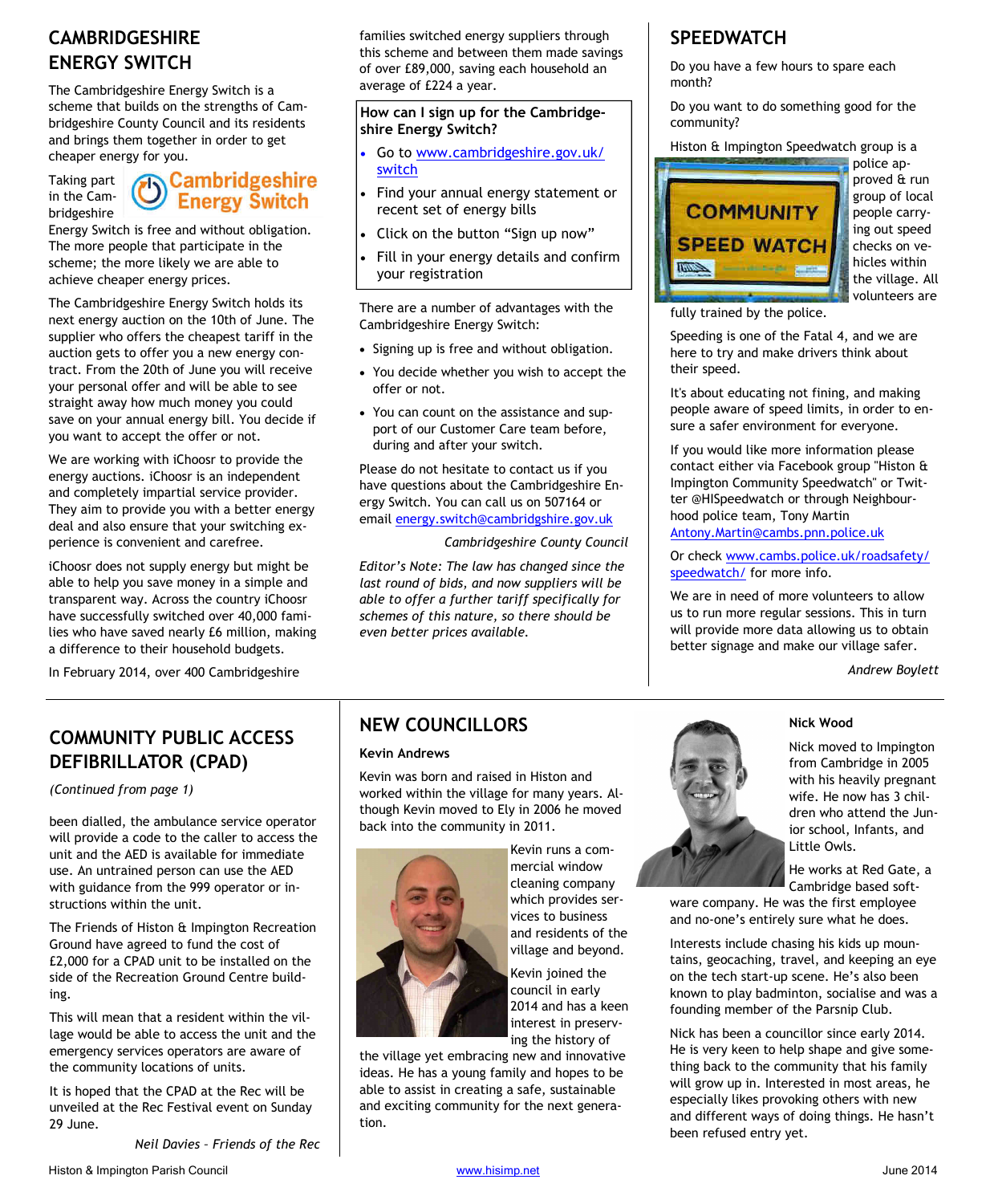### **CRIME: HAVE YOUR SAY AND DO YOUR BIT!**

The statistics will tell you that South Cambs is one of the lowest crime districts in the UK and those with experience of living in some of the others would say that they can believe it. However we also know that South Cambs is a bit of a magnet for cross border crime and that's why burglaries seem to be relatively frequent and maybe it's why we seem to see so many in Histon & Impington.

There's no one single magic bullet to reducing crime but there are several components to an effective low crime strategy and these seem to include:

- Visible policing and nowadays this means PCSOs. We are fortunate in Histon & Impington in having a PCSO who's been around for some time and when it was rumoured that the budget for PCSOs was under threat the Parish Council lobbied hard and successfully for it to be retained.
- Vigilant residents both individually and collectively. When there's suspicious behaviour it should be immediately reported by dialling the non-emergency police number 101 (or if it seems like it is an emergency then call 999). Chat about it on Facebook by all means but report it on 101 first.
- But what does collectively mean? It means some form of organisation for the sharing of information and support of each other and that is Neighbourhood Watch. In Histon & Impington our Neighbourhood Watch network is sparse and we'd like to see it rejuvenated. If you're in a street which is not covered by Neighbourhood Watch (or if you don't know if it is) then please contact the Parish Office for advice on how to set it up. Neighbourhood Watch operates through street co-coordinators and a community cocoordinator and **Histon & Impington needs volunteers** for these roles.
- A supportive and responsive Police Force. This is essential. We need to know that when there's a perceived problem we are listened to and action is taken. We've got good recent experience in this regard when residents from one street thought that they were being targeted. The police were advised and immediately responded. And as a follow up **the inspector responsible is coming along to the June Parish Council** meeting to meet the Council and residents and will be available to answer questions.
- A little common sense to lock doors and close windows and to not leave easily stolen higher value items on view.

Like all aspects of the good life a safe and secure neighbourhood takes work and we can all do our bit.

*David Jenkins* 

### **RUNNING AND CYCLING**

A visitor to Histon & Impington or anyone driving through might be forgiven for thinking that it's a community obsessed by physical activity but it's easy to understand why. As you come off the A14 roundabout and over the railway bridge you see the football club and then the Rec. The latter is home to the Histon Hornets, a highly successful community youth football activity, bowls, croquet, tennis and cricket. And as you travel through the villages you see cyclists, both Lycra clad and more normally dressed, and runners of both sexes and all ages. It seems that people in our community are always on the move and engaged in some form of exercise.

This image is reinforced by the regular running events: the fun runs in May and the Bonfire Burn 10k (www.bonfireburn10k.co.uk) in November being joined by the Flaming June half marathon

(www.theflamingjunehalf.co.uk) this year.



Flaming June Half Marathon Course

There's also going to be a cycling event in July as a part of Cambridgeshire's celebration of the Tour de France.

The formal side centred on the Rec is very visible and it's easy for anyone interested to connect with the relevant clubs but for runners and cyclists there's no apparent base although clubs do exist and are active.

For a long time it's seemed that organised running was limited to the Histon Hobblers (www.histonhobblers.co.uk). Its members are

easily visible with their pink tops and there are regular runs on Sunday mornings and

throughout

the week. Check out the web-site or contact Jan Watt (running@histonhobblers.co.uk or 01223 513243).

Recently the Hobblers has been joined by the

Histon & Impington Runners led by Neil Marsh. Neil graduated in sport and exercise science where he studied the science of endurance based training and coaching. He leads runs on Wednesday evenings for both beginners and the more experienced. Contact Neil (sweat@neilmarshpersonaltraining.co.uk or 07902 031765) for more information.

There was a bicycle club in the villages some time ago and this has been resurrected this year as the Histon & Impington Bicycle Club. It's intended that this will organise rides for cyclists of all abilities and there will be more publicity shortly. Contact Peter Forster (peter@forster.co.uk) or Chris Sidell (chris.sidell@me.com) for more information.

I'm one of those who spends a little too much time running and cycling and being a bit of an obsessive I use www.mapmyrun.com to track what I'm doing. In addition to tracking your own activity this application also measures your peformance on defined courses. This means that when I do my standard cycle

> ride to St Ives along the guideway I can compare my performance against others who've done the same route (I'm slower but not too slow). I've also used it to set a few standard running courses in Histon & Impington. There's a 5k (bit.ly/1nZ8Z2j) and a 10k (bit.ly/1ggyr0D) and neither requires you to cross the B1049.

Of course one of the great features relating to running and cycling round here is that it's flat. Superficially that makes cycling easy but the problem is the wind. No matter where you go it seems that it follows you around

and it's always against you. And the

absence of hills does make for a less than challenging run. When I was preparing for the Grafham 5 mile race last year which has a nasty hill after about 3 miles I had to resort to repeated runs over the railway bridge on Bridge Road!

And finally for those who find cycling and running a little tame there's Insane Terrain (www.insaneterrainrunning.com) based in Histon which runs more extreme cross country events. Good running everyone!

*David Jenkins*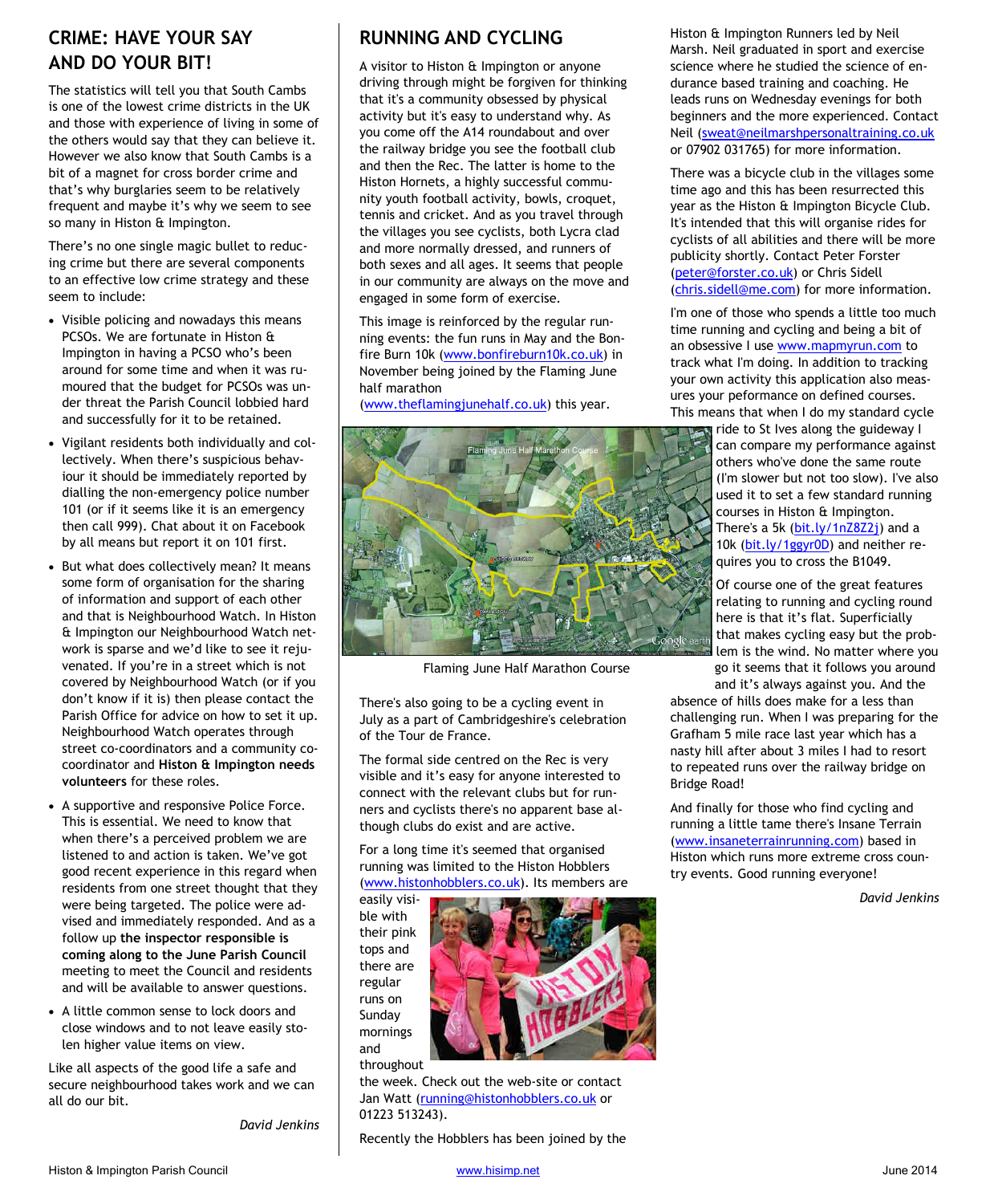A survey carried out earlier this year asked what kind of public art would be supported if money were available. The survey- online and in the library- completed by a significant number of people showed clearly that some kinds of artwork were favoured over others, plus lots of helpful comments and ideas shared which show the kind of thing residents would enjoy and approve.

The public art projects receiving most votes were; street furniture – having artist designed and manufactured functional items that furnish our streets – this might be benches, cycle racks, way finders, gates, fencing, flags/ bunting, for example; and a land mark feature somewhere in the village – this could be

a sculpture but could also be something functional like a fountain or a clock for example.

The survey also showed that people were keen on artwork that is fun, has a function, and for it to be accessible and tactile.

There are a few other projects that were popular and which could be achieved with very little funding and someone to co-ordinate them. For example, one idea was to

**PUBLIC ART have musical events where different groups** have musical events where different groups and choirs could perform together. This doesn't need a lot of funding, but someone to bring the groups together to create an event.

> The Parish Council have a public art working party that are given the job of making this happen. There is money from the Bellway (Primrose Lane) development that has been secured and can only be spent on public art. The working party are also going to apply for grants from other sources, to increase the budget available.

> Here is a graph showing all the project ideas included in the survey and the results. If you would like further information or would like to be involved please contact the parish council office and they will put you in touch with the relevant person.





### **CONGRATULATIONS - MACFARLANE CLOSE HAS 2 TOP CLASS FOOTBALL RISING STARS!**

**IMPINGTON RESIDENT AMBER GAYLOR SIGNS FOR WOMEN'S SUPER LEAGUE TEAM LONDON BEES** 



Congratulations to ex-IVC student and Histon Hornets player Amber, who having been in the Arsenal set up for 7 years has now signed for London Bees, a brand new franchise which was welcomed into the Women's Super League fold for 2014.

According to their website a senior player at

the club has said new signing Amber Gaylor will bring a fresh approach to the side as she brings something totally different. Head Coach Tom Donati also states that Gaylor is a player to look out for this season.

Former secretary Gill Jones can hardly believe how women's football has changed for the better since it started up some four decades ago. "It was massively different when we first started," she added. "It's now a lot more professional, and the massive change really is that girls can play football.

"When we started playing there were no girls playing, so if you were 12 you could play in an adult woman's football side and that was it. It's really good, it's good to think that over the years we've moved on so much and that women's football is so much more widely respected."

### **AND CARLTON MORRIS ALSO OF IMPING-TON HAS SIGNED A 2½ YEAR PROFE-SIONAL CONTRACT WITH NORWICH CITY**

Carlton is also from Macfarlane Close and an ex-IVC student and Histon Hornet. The 18 year old signed his first professional contract in December 2013 as a Striker for the Canaries and was a powerful forward in the successful 2012/13 FA Youth campaign.

## **BY ROYAL APPOINTMENT**

Impington-based, professional musician Jan Payne is celebrating the news that a song  $\equiv$ she wrote in 2009



was performed again this May at Chelmsford Cathedral, in the presence of Her Majesty The Queen and His Royal Highness The Duke of Edinburgh.

In 2009, the Diocese of Ely celebrated 900 years of its founding and Jan was commissioned to write the lyrics and music for a new song, to be sung by children from primary schools in the Diocese. Over 1000 children finally led the first performances of the song in Ely Cathedral that year.

Now, five years later, young singers from Chelmsford Cathedral School Choir gave voice again to the words and music, as part of their celebrations to mark the centenary of the Chelmsford Diocese. The song, entitled *"This is our world"*, tells of the world in which we live, for which present and future generations have the care.

Commenting on this latest performance, Jan said that it was an enormous thrill to learn that the song had been used again in the presence of The Queen. "It's not every day that you get to have your music performed in a Cathedral, let alone in front of royalty, nor have your name on the same Order of Service as Her Majesty." Jan added, "I feel very honoured that this has happened and equally rather humbled that the song was thought appropriate for such an auspicious occasion".

Jan has now been commissioned by the school to write further music for them to sing, which she hopes to have ready for the start of 2015.

Carlton has pledged his future to the club until 2016 after impressing at academy level. He has also scored goals in a number of England Under-19 appearances this season.



Congratulations to both young people and their families!

Congratulations too to Histon Hornets who have been awarded Cambridgeshire Community Club of the Year